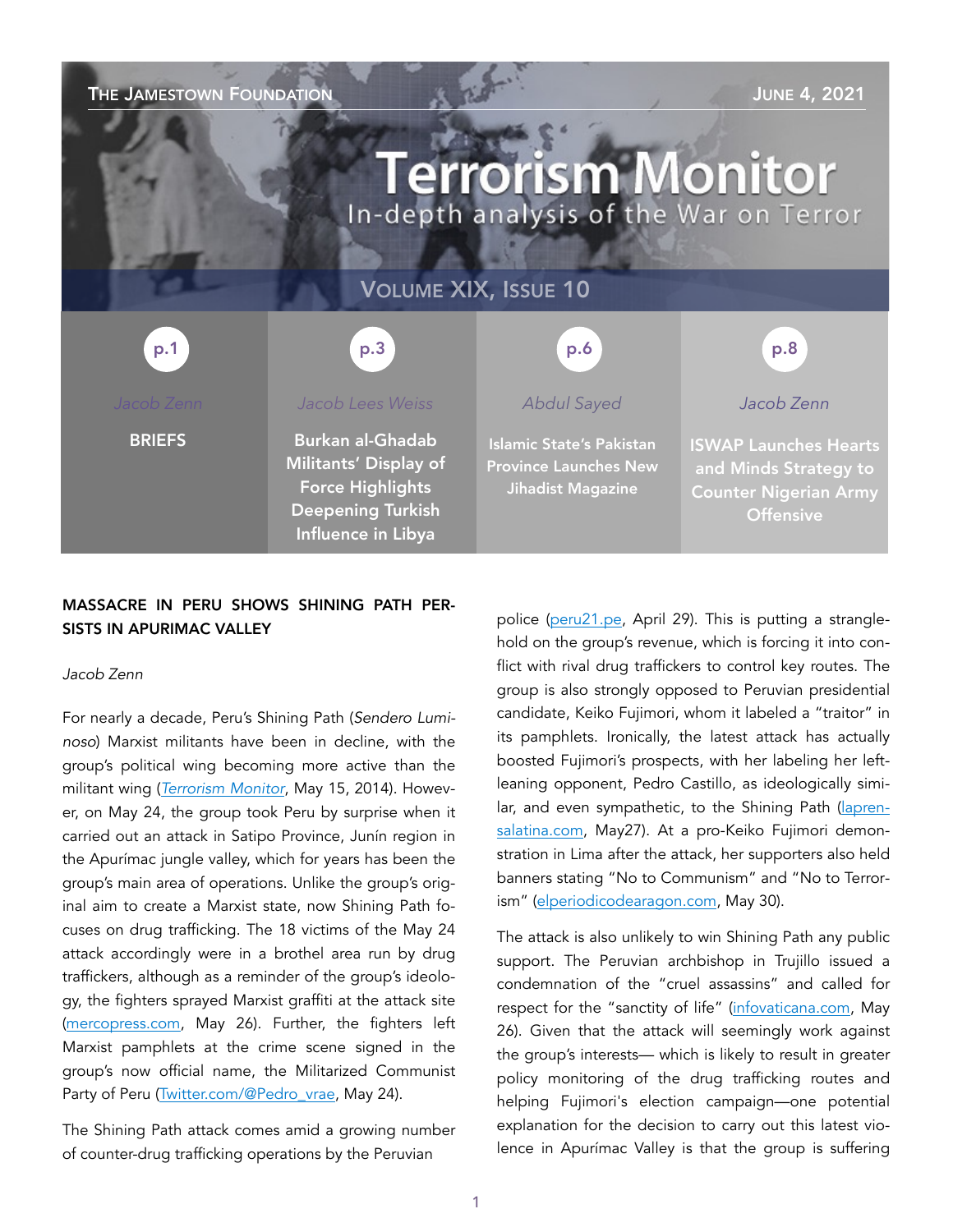from leadership losses. The group's deputy leader, Jorge Quispe Palomino (a.k.a. "Raúl"), was killed by Peruvian police in March ([elperuano.pe](https://elperuano.pe/noticia/117901-fuerzas-armadas-confirman-muerte-de-jorge-quispe-palomino-camarada-raul), March 31). Other longtime leaders from the 1980s, including Comrade Artemio, have also been arrested in the past decade ([Hot Issue](https://jamestown.org/program/hot-issue-on-the-rebound-shining-path-factions-vie-for-control-of-upper-huallaga-valley/), April 11, 2012).

Therefore, with an ideology whose legitimacy has been weakened as a result of global Communism's downfall and whose history of massacres has lost it public support, Shining Path is now primarily a drug trafficking group. However, its continued killings, including the latest May 24 attack, will do little to revive the group. Moreover, Keiko Fujimori's father, Alberto, who is in prison on corruption charges, is known for having dealt severe blows to Shining Path during his tenure in office from 1990 to 2000. If his daughter wins the next election, she will likely deliver the final knock out punch to the group's very existence.

*Jacob Zenn is the Editor of* Terrorism Monitor

## PHILIPPINES SUPPRESSES COMEBACK ATTEMPT BY MAUTE MILITANT GROUP

#### *Jacob Zenn*

Four years since the Armed Forces of the Philippines engaged in a multi-month battle against Islamic State (IS)-allied militants in Marawi, led by Omar and Abdullah Maute and Abu Sayyaf commander Isnilon Hapilon, the army is still working to prevent the resurrection of Maute's followers. While both Maute brothers and Hapilon were killed in October 2017 during the battle in Marawi, recent killings and arrests indicate their movement, though struggling, is still not defeated ([abc.net.au,](https://www.abc.net.au/news/2017-10-22/marawi-dna-test-top-filipino-terror-suspect-isnilon-hapilon-dead/9074460) October 22, 2017). The first incident was on May 6, when Philippine soldiers located a militant named Sarip in the Maute's hometown of Butig, killed him, and arrested three other militants. Assistance from local villagers in making the arrests indicated that the army was winning support from the local population ([philstar.com,](https://www.philstar.com/nation/2021/05/06/2096302/henchman-maute-terror-group-founders-killed) May 6).

On May 28, five members of the Maute Group also surrendered to the army. They claimed they had served the group as couriers to scout on army movements and buy food supplies, and were indoctrinated into the group's jihadist ideology. Nevertheless, as a result of sustained pressure by special forces, they finally decided to give up the fight and called on other members to do the same [\(sunstar.com.ph](https://www.sunstar.com.ph/article/1895997/Zamboanga/Local-News/5-Dawlah-Islamiya-supporters-yield-in-Lanao?ref=rss&format=simple&link=link), May 28).

Shortly after their surrender, nine other Maute Group members were arrested and two others escaped during a special forces operation near Marawi on May 29. Various weapons and types of ammunition were also captured, indicating the group still poses a lethal threat, even though they have carried out increasingly few attacks since 2017. The arrested members had attempted to flee by shooting at the soldiers, but were ultimately subdued ([sunstar.com.ph](https://www.sunstar.com.ph/article/1896119/Zamboanga/Local-News/9-Maute-group-members-nabbed?ref=rss&format=simple&link=link), May 29).

While the Maute Group threat may be subsiding, another related threat, however, persists. As these operations against Maute Group were underway, in early May, approximately 200 Bangsamoro Islamic Freedom Fighters (BIFF) invaded the town of Datu Paglas in Maguindanao, Mindanao and occupied the market in the town center. Unlike the multi-month counter-terrorism campaign in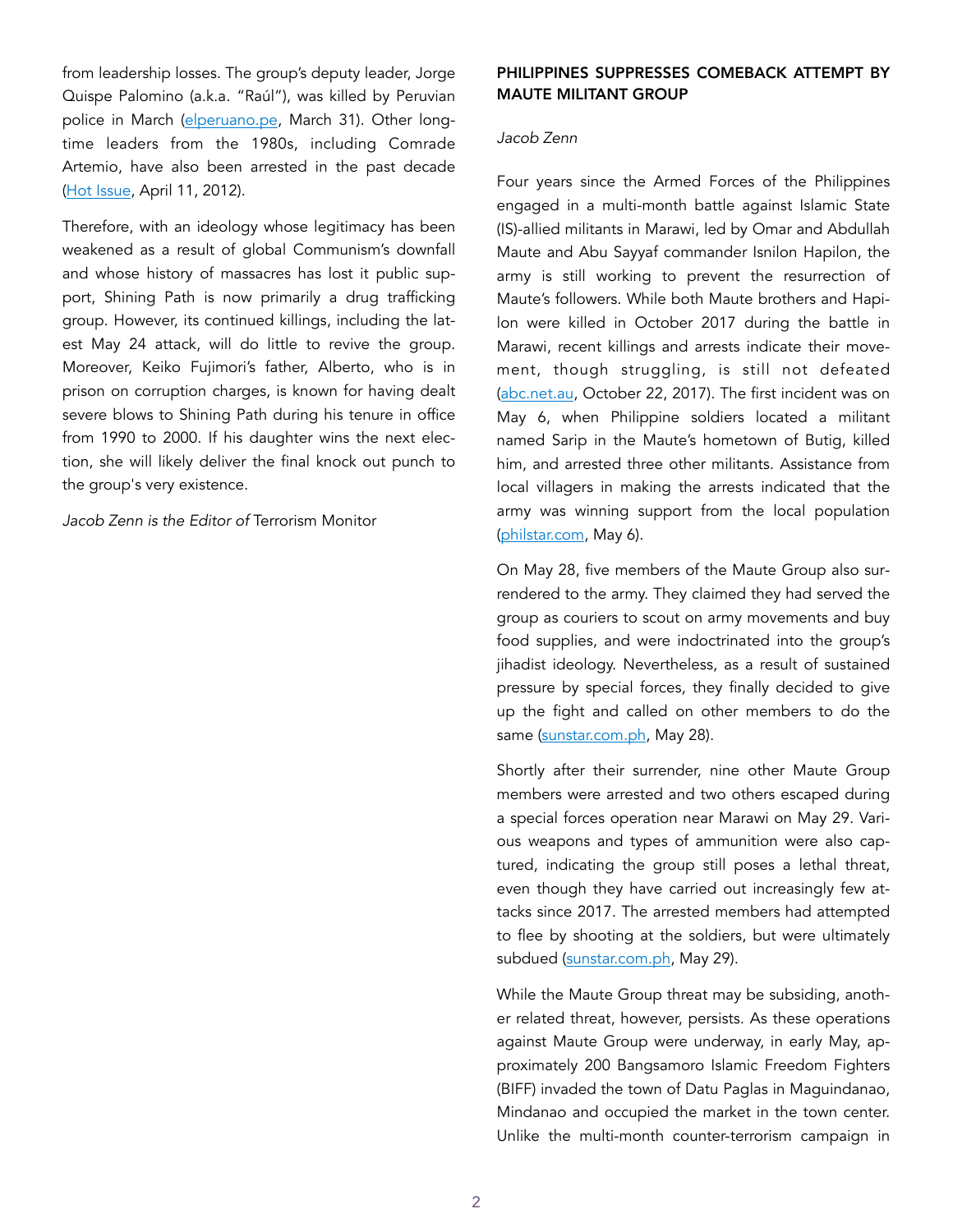Marawi in 2017, this time the army was able to remove the militants in six hours of fighting ([inquirer.net,](https://newsinfo.inquirer.net/1429158/army-retakes-maguindanao-town-after-6-hr-biff-occupation) May 9). That the invasion occurred exactly four years after the battle of Marawi appears to be a coincidence, as no indications emerged that BIFF was attempting to symbolically time their attack. Rather, it was the fifth time this year that BIFF had attempted to take the town, suggesting that their growing confidence in attacking Datu Paglas.

Just as civilians aided the army's capture of Maute Group militants elsewhere, it was the Moro Islamic Liberation Front (MILF) who captured the BIFF members in Datu Paglas as they were retreating from the fighting ([pna.gov.ph,](https://www.pna.gov.ph/articles/1139939) May 11). BIFF, like its allied Maute Group, is loyal to IS, and broke away from MILF when that organization entered into a peace agreement with the Philippines government in return for regional autonomy. Since then, MILF has assisted the army in cracking down on BIFF fighters. This has proven to be a force enhancer for the army, but as the series of recent BIFF invasions of Data Paglas demonstrate, neither that organization, nor the Maute Group, are defeated. BIFF, however, appears more powerful than the Maute Group, which is no longer launching invasions of towns. Instead, the Maute Group is increasingly seeing its members killed or arrested by the army.

*Jacob Zenn is the Editor of* Terrorism Monitor

# Burkan al-Ghadab Militants' Display of Force Highlights Deepening Turkish Influence in Libya

#### *Jacob Lees Weiss*

On May 7, armed militiamen stormed the Corinthia Hotel compound that was being used as one of the headquarters for the interim government in the Libyan capital of Tripoli ([al-Hadath](https://www.alhadath.net/maghreb/2021/05/08/%D9%85%D8%B3%D9%84%D8%AD%D9%88%D9%86-%D9%8A%D9%82%D8%AA%D8%AD%D9%85%D9%88%D9%86-%D9%85%D9%82%D8%B1-%D8%A7%D9%84%D9%85%D8%AC%D9%84%D8%B3-%D8%A7%D9%84%D8%B1%D8%A6%D8%A7%D8%B3%D9%8A-%D9%81%D9%8A-%D8%B7%D8%B1%D8%A7%D8%A8%D9%84%D8%B3-%D9%88%D8%B1%D8%A6%D9%8A%D8%B3%D9%87-%D9%8A%D9%81%D8%B1), May 8). Social media videos showed militants searching cars and asking for the loca-tion of Libyan Foreign Minister Najla Mangoush [\(al-](https://twitter.com/ObservatoryLY/status/1390802280287514625)[Marsad](https://twitter.com/ObservatoryLY/status/1390802280287514625), May 7). The militants eventually departed and were later promised a meeting with the President of the Presidential Council, Muhammad Menfi ([RT Arabic,](https://arabic.rt.com/middle_east/1229408-%D9%85%D8%AC%D9%84%D8%B3-%D8%A7%D9%84%D8%B1%D8%A6%D8%A7%D8%B3%D8%A9-%D8%A7%D9%84%D9%84%D9%8A%D8%A8%D9%8A-%D9%8A%D9%86%D9%81%D9%8A-%D9%85%D9%87%D8%A7%D8%AC%D9%85%D8%A9-%D8%AC%D9%85%D8%A7%D8%B9%D8%A7%D8%AA-%D9%85%D8%B3%D9%84%D8%AD%D8%A9-%D9%81%D9%86%D8%AF%D9%82%D8%A7-%D9%8A%D8%AC%D8%AA%D9%85%D8%B9-%D9%81%D9%8A%D9%87-%D8%A7%D9%84%D9%85%D8%AC%D9%84%D8%B3/) May 8).

The militants were aligned with Burkan al-Ghadab (Volcano of Rage), a coalition of militias tasked by the previous Tripoli-based government, the Government of National Accord (GNA), to defend Tripoli from the assault launched by the eastern Libyan-based Libya National Army (LNA) in April 2019. [1] Earlier in the day on May 7, the militia had met to discuss recent statements by Mangoush and the appointment of Hussein al-Ayeb as the replacement for Imad Trabelsi as head of intelligence within the new unified Libyan government [\(Al-](https://al-ain.com/article/tripoli-militia-libya-muhammad-al-manfi)[Ain](https://al-ain.com/article/tripoli-militia-libya-muhammad-al-manfi), May 8).

In a statement posted by Burkan al-Ghadab's media office, the militia insisted that Mangoush should be dismissed for calling for the complete departure of all foreign forces and mercenaries from the country, without making an exception for the Turkish military [\(Burkan al-](https://twitter.com/BurkanLy/status/1390653377755992070)[Ghadab](https://twitter.com/BurkanLy/status/1390653377755992070), May 7). The statement, praising "brotherly" Turkey for being the only country to answer the GNA's call to intervene and protect civilians during the LNA assault, made clear Burkan al-Ghadab's proximity to Ankara. Burkan al-Ghadab also denounced both al-Ayeb and Mangoush's alleged previous alignment with General Khalifa Haftar of the LNA.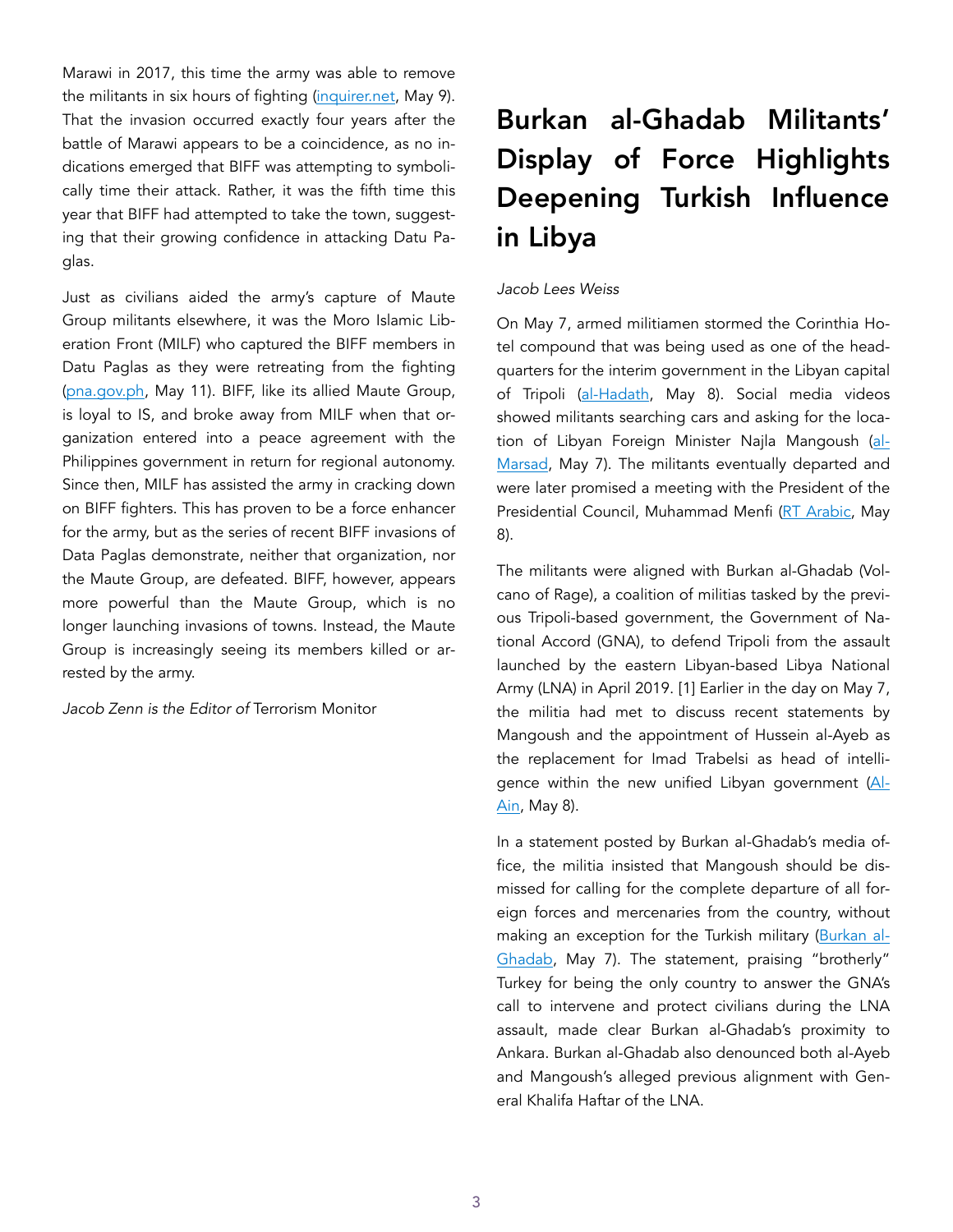#### Libya's Continued Security Fragmentation

Libya made significant progress toward political unity after a ceasefire between the LNA and the GNA was brokered by the UN in October 2020, leading to a unity government headed by interim Prime Minister Abdul Hamid Dbeibeh [\(DW,](https://www.dw.com/en/libyan-parliament-approves-unity-government/a-56826306) March 10). The government's agenda was to reunify state institutions before nationwide general elections in December 2021.

Despite the progress in the political realm, the Libyan security environment remains fragmented among a multiplicity of various non-state actors. While in Tripoli the GNA has now been disbanded, the domestic militia groups that were aligned with and sponsored by the GNA remain. The GNA had used militia groups to provide law and order in Tripoli and they made up the bulk of the fighting force that repelled the LNA assault on the capital. In exchange, militias burrowed themselves into the Tripoli-based state infrastructure, accruing significant influence. [2] The Hotel Corinthia incident showcases the continued intent of these militias to exert similar influence on the new interim government.

Likewise, the foreign militia presence has remained largely unchanged since the October 2020 ceasefire. The expiration of the 90-day deadline for the complete withdrawal of foreign forces from Libya, which was contracted within October 2020's ceasefire agreement, passed without any reduction in foreign troop presence ([al Jazeera,](https://www.aljazeera.com/news/2021/5/15/un-chief-foreign-fighters-in-libya-are-violating-ceasefire) May 15). While the UN has since agreed to deploy a small ceasefire monitoring team, none of the international powers involved in the Libyan conflict, including Turkey, Russia, and the UAE, have shown any commitment to reducing military activity in the country ([UN](https://news.un.org/en/story/2021/04/1089992), April 16).

#### The Burkan al-Ghadab-Turkey Connection

Burkan al-Ghadab's attempted storming of the Corinthia Hotel represents Turkey's success in turning the militia group into a *de facto* Turkish proxy.

The Turkish government is keen to safeguard its economic interests in Libya, including almost \$35 billion in Libyan contracts and a 2019 maritime border delineation agreement. Turkey's strengthened links to the GNA militias in the face of the LNA assault resulted in the GNA benefiting from increased Turkish financial support, arms supplies, and coordination with Turkish

military advisors. Ankara also attached itself ideologically to the more Islamist-leaning militias by housing in Turkey influential Mufti Sadiq al-Ghariani. Turkey has used Ghariani to legitimize and praise the Turkish role in Libya. [3] Now with the GNA replaced by the interim unity government, Turkey has become the main patron of several once nominally GNA-aligned militias.

The interim government, which remains based in Tripoli, has a fading interest in appeasing the militias based in the city, such as Burkan al-Ghadab, as the ceasefire continues to hold and the frontline has solidified around Sirte, which is 400 kilometers east of the capital. This has significantly increased militia motivation to counter its waning influence by further aligning with Turkey.

Burkan al-Ghadab's strong reaction to Mangoush's call for the absolute departure of foreign military troops from Libya is likely to have been directed by Turkey. Burkan al-Ghadab's statement in condemnation of Mangoush mimics Turkish Foreign Minister Mevlut Cavusoglu's defense of the Turkish military presence in Libya almost word for word. [4] A day before the incident at the Corinthia Hotel, Turkey-based Ghariani launched a verbal assault on Mangoush, describing her as insolent and an agent of the enemy before calling on Burkan al-Ghadab to equally denounce her [\(al-Arabiya,](https://www.alarabiya.net/north-africa/2021/05/07/-%D9%88%D9%82%D8%AD%D8%A9-%D8%AA%D8%AE%D8%AF%D9%85-%D9%85%D8%B4%D8%B1%D9%88%D8%B9-%D8%A7%D9%84%D8%B9%D8%AF%D9%88-%D9%85%D9%81%D8%AA%D9%8A-%D8%A7%D9%84%D8%A7%D8%B1%D9%87%D8%A7%D8%A8-%D9%8A%D9%87%D8%A7%D8%AC%D9%85-%D9%88%D8%B2%D9%8A%D8%B1%D8%A9-%D8%AE%D8%A7%D8%B1%D8%AC%D9%8A%D8%A9-%D9%84%D9%8A%D8%A8%D9%8A%D8%A7-) May 7). Media linked to the Libyan Muslim Brotherhood movement, which has itself been strongly backed by Turkey since 2012, also published edited clips of Mangoush criticizing previous GNA Prime Minister Fayez al-Sarraj at a 2019 seminar. Mangoush in the same seminar equally criticized Haftar [\(al-Marsad,](https://almarsad.co/en/2021/05/08/we-support-najla-al-mangoush-hashtag-trends-as-islamists-attack-libyas-foreign-minister/) May 8).

Mangoush's statements regarding the departure of foreign forces cannot be seen as particularly controversial to anyone, except for Turkey. The withdrawal of foreign forces is contracted within the October 2020 ceasefire agreement and has been backed by two unanimous UN Security Council resolutions.

#### Unintended Consequences Ahead

For Turkey, influence over Tripoli's militia groups is seen as vital to maintaining its economic and military interests in the country in the longer term. Turkey's military presence and the maritime border delineation agreement, both agreed upon by the former GNA administration in 2019, have received both tacit and explicit support by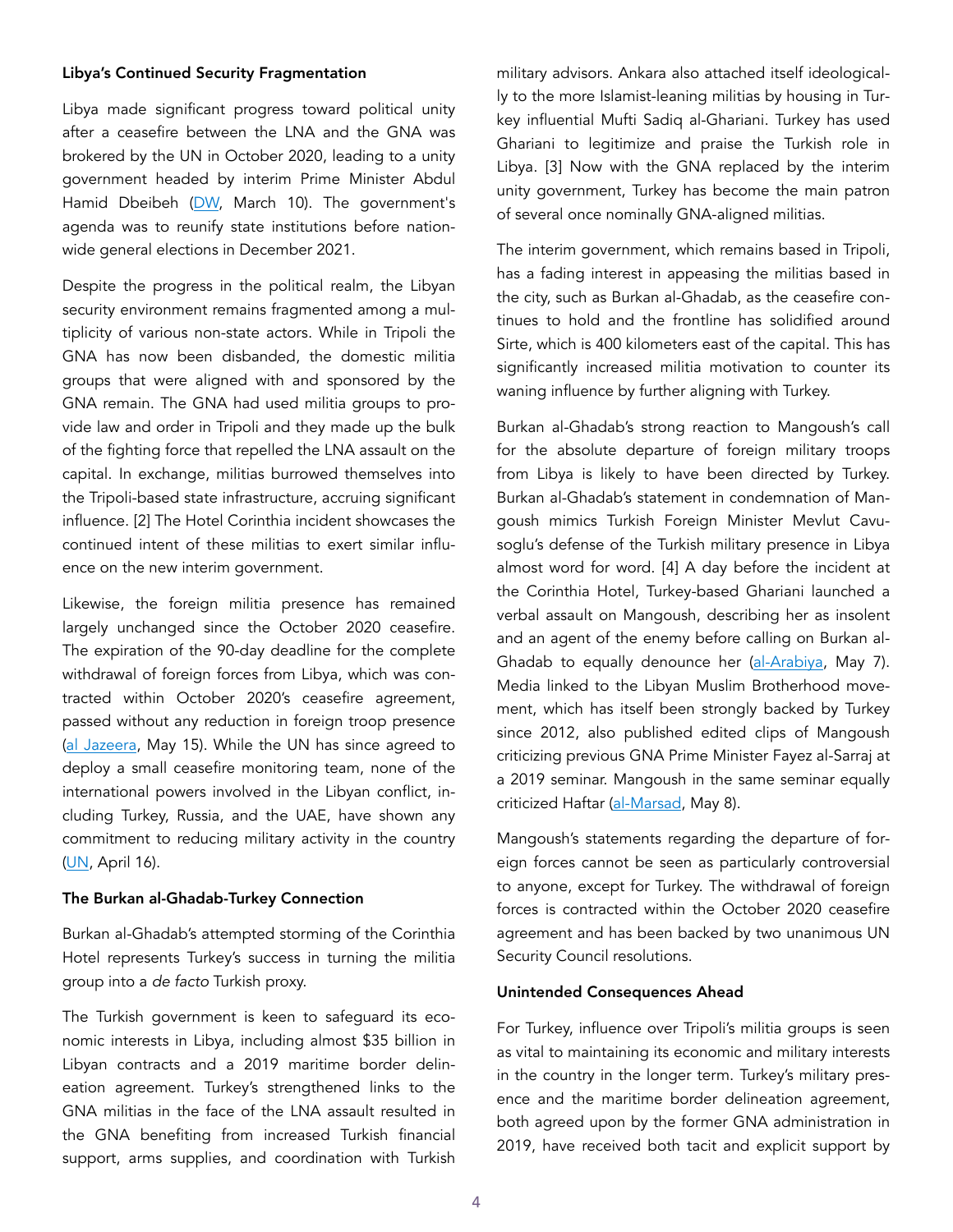interim Prime Minister Dbeibeh ([Andalou Agency,](https://www.aa.com.tr/en/middle-east/agreement-with-turkey-in-interest-of-libya-dbeibah/2170232) March 9). However, Turkey knows that Dbeibeh is likely to remain an interim leader and December's elections could lead to a very different Libyan position on both fronts. Turkey knows even if a new Libyan executive power or mounting international pressure forces it to withdraw either its own troop presence or the portion of the roughly 13,000 Syrian militants that it sent to fight in Libya, it could still wield leverage in the country through its domestic militia groups.

However, increasing alignment with Turkey is likely to have unintended consequences for Burkan al-Ghadab. Many Tripoli militias attained their local legitimacy by defending the city from the LNA assault of 2019 and from participation in the 2011 revolution. If the militia's fighters continue to act as a tool used by a foreign country, Turkey, to exert pressure against decisions or statements considered unfavorable, then they risk losing any remaining domestic credibility. This could lead to renewed inter-militia conflict in Tripoli, particularly if the ceasefire continues to hold.

Turkey simply does not have the soft power to attract support from all of Tripoli's militias, several of which have contrasting ideological orientations and loyalties. [5] Without the existential threat posed by the LNA's assault, militias jealous of Burkan al-Ghadab's clout could use Turkish influence over it as a pretext to commence hostilities. In sum, despite the political progress made in Libya since October 2020, without significant security sector reform leading to the monopoly of state control over armed force, long-term stability in the country remains unlikely.

*Jacob Lees Weiss is an analyst specializing in the MENA region at Healix International and HX global. He holds an MA in Contemporary Arabic Studies from the Autonomous University of Barcelona. Prior to working at Healix, he spent time volunteering for NGOs and studying in Algeria and Egypt.* 

#### **Notes**

[1] See Jason Pack, "Kingdom of Militias: Libya's Second War of Post-Qadhafi Succession" (Italian Institute for International Political Studies, May 2019)

[2] See Wolfram Lacher, "Tripoli's Militia Cartel" (German Institute for International and Security Affairs, April 2018)

[3] Ghariani publicly supported the GNA-Turkey Maritime Memorandum ([Andalou Agency,](https://www.aa.com.tr/en/africa/libya-s-grand-mufti-hails-turkey-libya-deal/1671443) December 12 2019), called upon Libyans to stage demonstrations in support of Turkey's cooperation with the Libyan government ([Andalou Agency,](https://www.aa.com.tr/en/middle-east/libyas-mufti-hails-cooperation-with-turkey/1905061) July 9 2020), and claimed that anyone who denies Turkey's benevolence does not deserve respect [\(Arab Weekly,](https://thearabweekly.com/cracks-emerging-libyas-veneer-national-unity) May 12)

[4] Both claimed that the Turkish presence in Libya cannot be compared to foreign mercenary groups fighting in the country ([Associated Press](https://apnews.com/article/united-nations-libya-africa-middle-east-europe-176cee919badac6b2841396b9cc57d3f), May 3)

[5] See Karim Mezran, "Libya 2021: Islamists, Salafis and Jihadis" (Wilson Center, March 2021)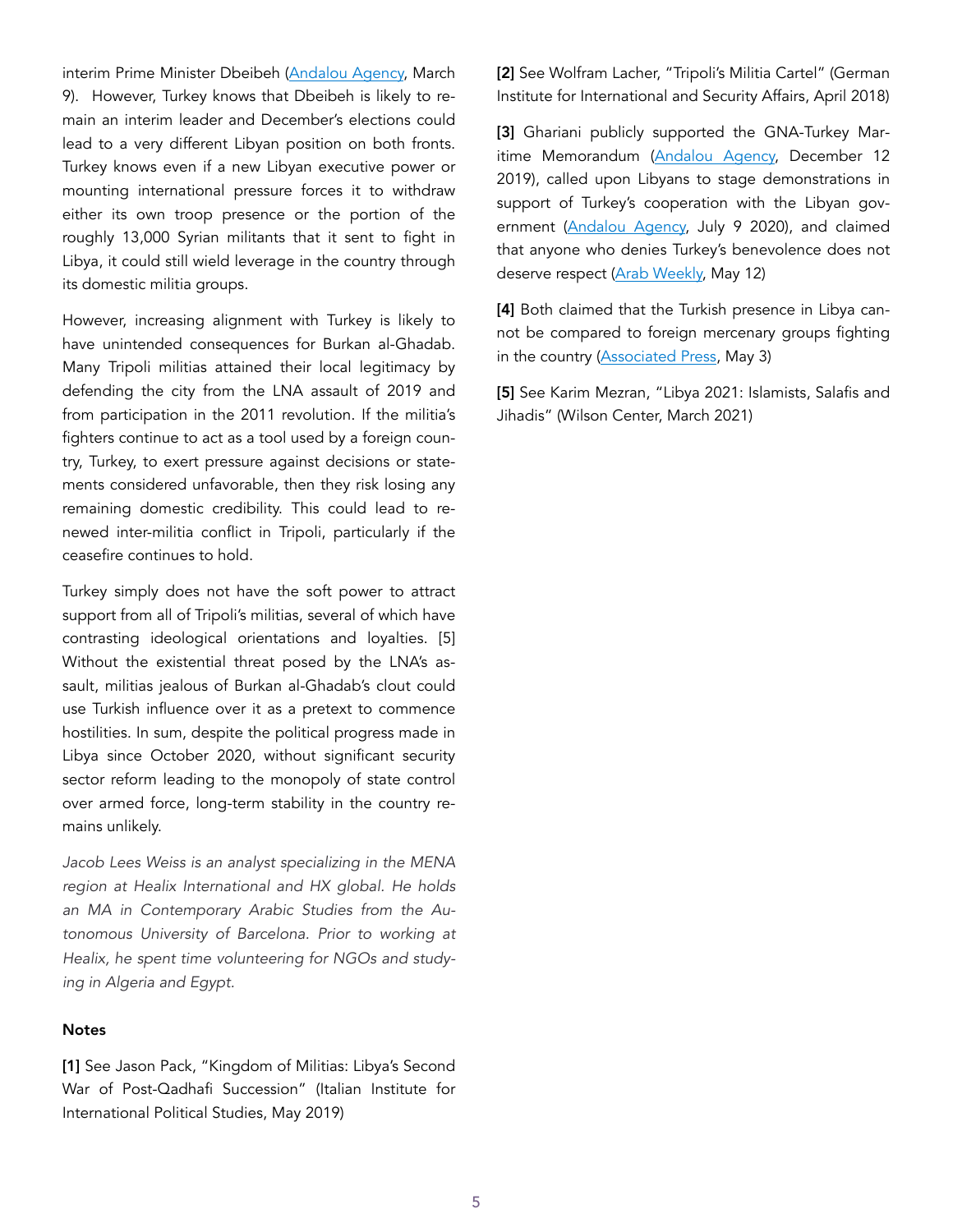# Islamic State's Pakistan Province Launches New Jihadist Magazine

#### *Abdul Sayed*

The first Urdu-language magazine of Islamic State's Pakistan Province (IS-P) called *Yalghar* (Invasion) was published at the end of April 2021 on social media accounts that regularly disseminate IS-P propaganda materials. The magazine is IS-P's first indigenous propaganda product. IS-P propaganda materials have otherwise not been nearly as attractive and original as the materials of its parent group, IS Khorasan (IS-K) Province. Rather, IS-P has mainly translated Islamic State's (IS) central propaganda materials from Arabic and English into Urdu.

IS central established IS-P in May 2019 by dividing IS-K into branches for India, Pakistan, and Afghanistan. [1] Since then, IS-P has struggled to establish footholds in Pakistan and has not capitalized on local dynamics to receive support in the country [\(BBC Urdu,](https://www.bbc.com/urdu/pakistan-55667403) January 15). [2]

#### Jihadist Magazines' Utility for IS-P

The history of jihadist groups' propaganda efforts in Pakistan shows that magazines have always been an effective part of their recruitment of potential support bases in the country. Although IS-P has not shown any significant presence in the urban centers of Pakistan, its propaganda efforts could provide it solid support in those areas in the long run. [3] For example, al-Qaeda unofficially released its first Urdu-language monthly magazine for Pakistan, *Nawai Afghan Jihad (NAJ)* (Voice of Afghan Jihad), in August 2008. Since then, NAJ has been published as an 'independent' jihadist magazine for Afghanistan and Pakistan. [4] [5]

The magazine quality improved with time and its propaganda content became highly sophisticated. Finally, in August 2019, al-Qaeda's regional franchise, al-Qaeda in the Indian subcontinent (AQIS), which includes the South Asian region from Pakistan to India, Kashmir, Bangladesh, and Myanmar, formally declared *NAJ* as its official mouthpiece. [6] However, later evidence reveals that al-Qaeda's senior Pakistani figures started *NAJ* and remained its founding figures in Pakistan after 9/11. Al-Qaeda strategically did not officially label NAJ as its own formal magazine despite that it promoted only al-Qaeda's narratives in Pakistan. [7]

Like *Yalghar*, *NAJ's* first issue had only 16 pages of lowquality content. *NAJ* nevertheless helped al-Qaeda to channel highly educated Pakistani youth into its training camps in Waziristan. [8] Some of them later played central roles in turning *NAJ* into a sophisticated propaganda arm of the group in Pakistan, and *NAJ* remains al-Qaeda's main trademark for Pakistan-related propaganda. [9]

#### A Look Inside *Yalghar's* Contents

The 30-page *Yalghar* magazine has ten articles and an editorial and two infographics, which cover topics about IS in Pakistan, Afghanistan, and Syria. One infographic is about IS' recent attacks in Pakistan and India, and the other is promoting a propaganda video series of IS. The magazine encourages readers to send in their suggestions and articles through an e-mail given on its back page.

Five of the articles relate to the IS groups in Khorasan, Pakistan, and Syria, and the remaining articles are about IS ideology and Islamic history. Most of these contents were previously published by IS official media outlets in English or Arabic. This first issue, however, lacks any engaging content about IS activities in Pakistan. The two articles related to IS-P are duplicates of old propaganda materials. The first of the two articles include the IS-K founding emir Hafiz Saeed Khan Orakzai's interview with the official IS English magazine, *Dabiq*, which was published in its thirteenth issue in January 2016. [10] The extract contains Orakzai's general advice to IS members and supporters in Khorasan.

The second of the two articles is a transcript of an IS-P commander's Urdu-language statement from a documentary released by the group's *Nida-i-Haq Urdu* (Voice of the Truth) media center in January 2021 ([Archives](https://archive.org/details/20210112_20210112_0801), January 12). The video was about Hazara Shia coal miners who were brutally killed by the group on January 2 in Mach town of Pakistan's southern Baluchistan province ([Dawn](https://www.dawn.com/news/1599805), January 5). The only important information con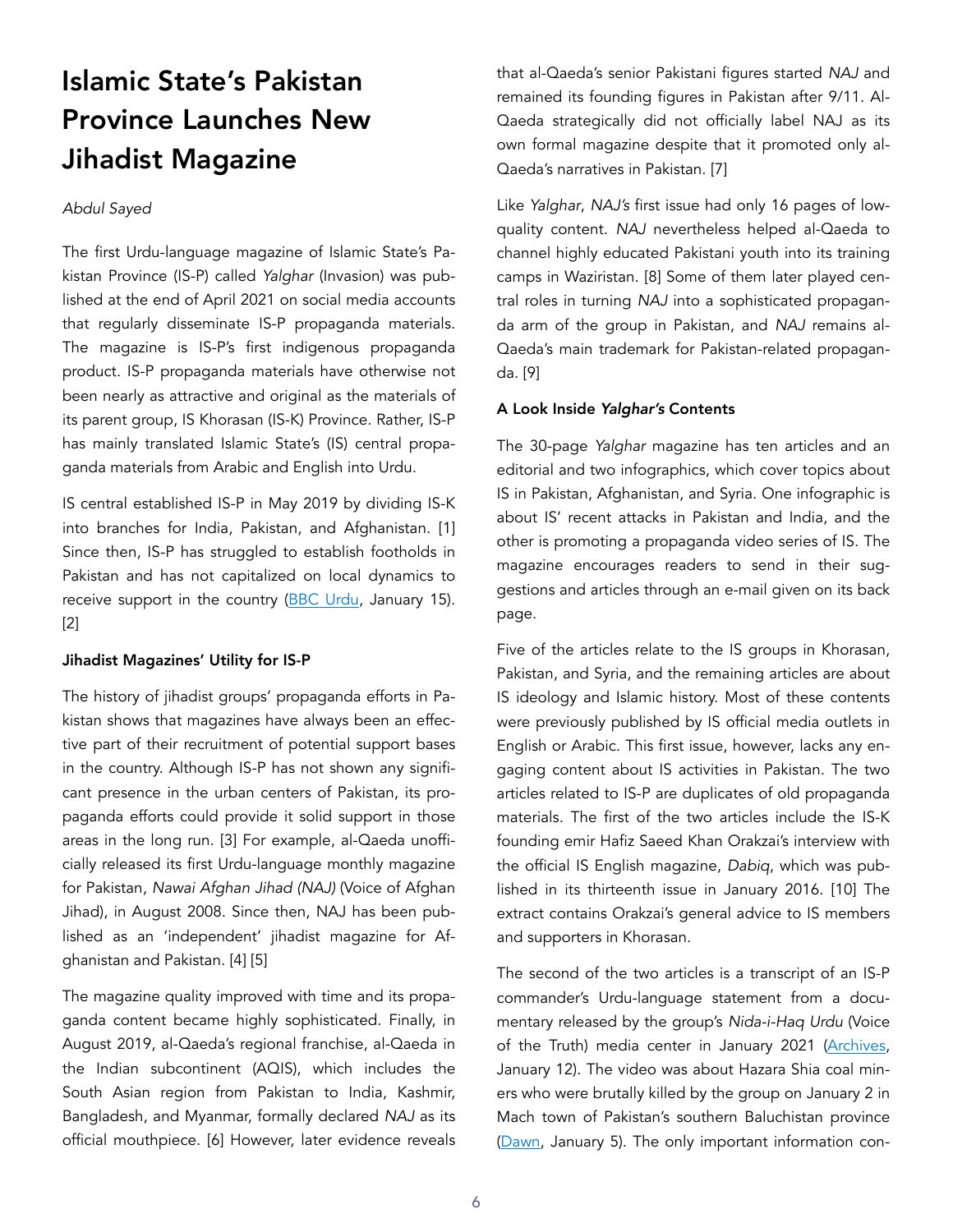cerning IS-P was its recent assassination of senior Afghan Taliban commander, Naik Muhammad Rehbar, in the provincial capital of the Pakistan Khyber Pukhtoonkhawa Province (*[Militant Leadership Monitor](https://jamestown.org/brief/islamic-state-claims-responsibility-for-assassination-of-taliban-shadow-governor-in-peshawar/)*, May 3). Rehbar played a central role in rooting out IS Khorasan from Afghanistan's Nangarhar province, which remain IS' traditional stronghold (Arab News, April 20).

#### Discrediting the Afghan Taliban and al-Qaeda

Like other IS-K and IS-P propaganda materials, this magazine also on several occasions included criticism of IS' major regional jihadist rival, the Afghan Taliban, accusing its members of being stooges of the Pakistani spy agency, Inter-Services Intelligence (ISI). Other than the Afghan Taliban, the magazine also criticizes IS' global jihadist rival, al-Qaeda, for its silence over the arrests and suffering of IS female members in Syria after the group's territorial caliphate collapsed in 2019. The magazine taunted those protesting Afia Siddiqui's captivity in a U.S. prison, arguing that such people care only for one Muslim lady's sufferings in the hands of "infidels" but have neglected thousands of others faced with more inhumane situations in Syria. This propaganda could be particularly targeted against AQIS, which often protests Afia Siddiqui's imprisonment and employs it as a regular theme in its propaganda materials for recruitment purposes.

A final article admits to IS' losses in Afghanistan, claiming that the group lost its dominance and all its territories there, which it claims to have controlled for multiple years. However, the author of the article boasts that a day will come when IS rises again in the country and will exact revenge on behalf of all of its slain and oppressed members.

*Abdul Sayed has a master's degree in political science from Lund University, Sweden, and is now an independent researcher focused on jihadism and the Af-Pak region. He's on Twitter at: @abdsayedd* 

#### Notes

[1] Abdul Sayed and Tore Hamming, "The Revival of the Pakistani Taliban," *CTC Sentinel,* 14:4 (2021).

[2] Mikail Shaikh, "Islamic State or Daesh in Pakistan in 2020," *Conflict and Peace Studies,* Vol. 13, Issue. 1, pp. 105-124.

[3] With the announcement of IS' so-called Islamic caliphate in June 2014, many Pakistani jihadists and Islamist youths joined IS-K. They shifted to its strongholds in Afghanistan's Kunar and Nangarhar provinces. IS-K's founding Pakistani leadership was shortly afterwards killed in U.S. and Afghan forces' counter-terrorism operations that resulted in IS-K's leadership transformation from Pakistanis to Afghans. IS-K's brutal wars with the Afghan Taliban and intense counter-terrorism operations against the group in Afghanistan led to a decline in its recruitment from Pakistani urban centers. In an interview with the author in January 2021, a leading expert on IS-K, Professor Amira Jadoon, also said that the establishment of a separate Pakistani IS chapter could be to capitalize on local opportunities in Pakistan, which IS-K failed to achieve due to the various challenges faced by the group in Afghanistan. In this context, IS-P, since its establishment in May 2019, has, however, failed to establish its footprint in Pakistani urban centers, which had provided a significant number of recruits to IS-K in its early years.

[4] AQIS formerly announced renaming *Nawai Afghan Jihad* to *Nawai Ghazwai Hind* (Voice of the Battle against India) directly when the Afghan Taliban signed a peace deal with the U.S. in Doha, Qatar on February 29, 2020. This name change was followed by the AQIS announcement that as the U.S. and allied 'invaders' are withdrawing from Afghanistan, now the group had to change its focus to the jihad against India. For details, see, *Nawai Afghan Jihad*, Issue 3, Vol 13, March 2020.

[5] *Nawai Afghan Jihad*, Issue 1, Vol 1, Aug 2008.

[6] AQIS press release, PR\_104\_AQS, August 25, 2019, "Recirculation of the Nawai Afghan Jihad through a new editorial board," *Nawai Afghan Jihad*, Vol.12, Issue.8, p.6.

[7] "Editorials published in *Nawai Afghan Jihad* Part-1," *(Nawai Afghan Jihad* publications: July 2019).

[8] An unpublished data set prepared by the author includes 180 biographical details of post-9/11 al-Qaeda Pakistani cadres. These biographies were published/released by al-Qaeda official media outlets in text and audio-video formats from 2008-2020.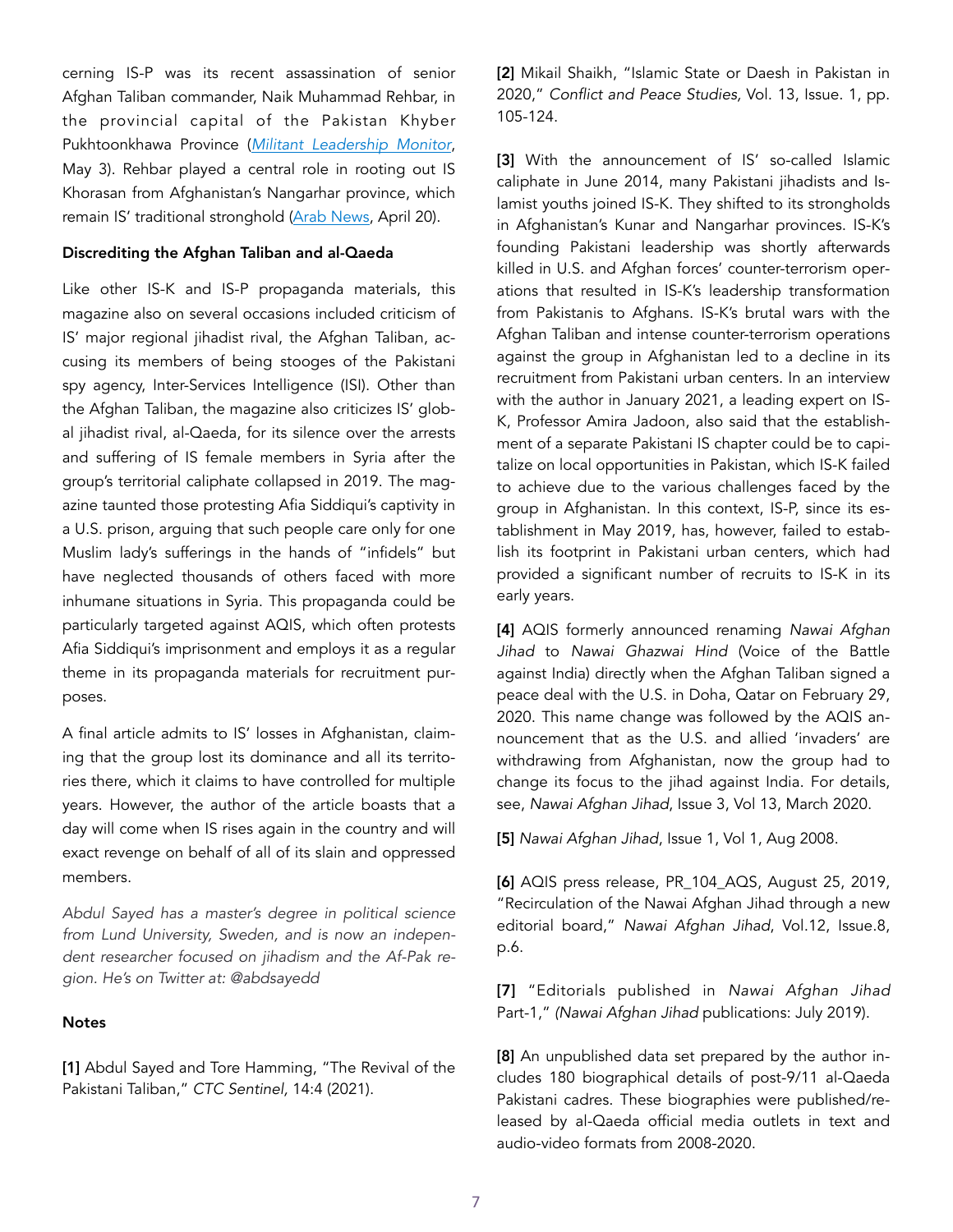[9] A good example here is an current senior media official of AQIS, Moeenuddin Shami, who joined al-Qaeda in Waziristan in 2009 and was appointed to al-Qaeda's Pakistani media and propaganda branch and was later assigned *Nawai Afghan Jihad* responsibilities. For details, see Moeenuddin Shami, "With Ustad Farooq," *Nawai Afghan Jihad*, Vol.10, Issue.10, pp-26-27.

[10] "Interview with Wali of Khurasan," *Dabiq,* Issue 13, pp. 48-54.

# ISWAP Launches Hearts and Minds Strategy to Counter Nigerian Army Offensive

#### *Jacob Zenn*

Since Boko Haram's launched its jihad in 2009, the group has undergone three major phases of territorycapturing military offensives. The Nigerian army turned the tide against Boko Haram after the first two phases with a 'Plan A' and 'Plan B.' However, Boko Haram's ongoing military campaign is more serious than previous ones. Following the recent statement by Nigerian President Muhammadu Buhari, is there no clear 'Plan C' for the Nigerian army except a possible U.S. Africa Command (AFRICOM) intervention? This article discusses such a prospect in the context of longtime Boko Haram leader Abubakar Shekau's death in May.

### Boko Haram's First Two Territorial Military Offensives

Boko Haram's first territorial military offensive occurred in mid-2013 when the group retreated from Borno State's capital, Maiduguri, to Sambisa Forest in southern Borno. Boko Haram caught the Nigerian army by surprise when it raided military barracks and towns throughout Borno and neighboring Yobe State. This campaign included a raid on Chibok, where the militant group conducted its infamous kidnapping of more than 200 schoolgirls, as claimed by Shekau [\(vanguardngr.](https://www.vanguardngr.com/2014/05/president-goodluck-jonathans-fallouts-chibok/) [com,](https://www.vanguardngr.com/2014/05/president-goodluck-jonathans-fallouts-chibok/) May 15, 2014). Several reports and videos suggest that Nigerians who trained with al-Qaeda in the Islamic Maghreb (AQIM) provided tactical support to Boko Haram before this offensive, which explains why the Nigerian army underestimated the group's ability to raid military barracks like AQIM's allies had done in the Sahel. [1] Nevertheless, Nigeria was able to recover most of the territory Boko Haram captured in 2015 with assistance from neighboring countries' armies, including Niger, Cameroon, and especially Chad, which intervened on Nigerian territory to oust Boko Haram from towns its fighters occupied near their shared borders ([france24.com](https://www.france24.com/en/20150321-nigeria-boko-haram-damasak-mass-grave), March 21, 2015). This was Nigeria's 'Plan A' for denying Boko Haram territory when the Nigerian army itself struggled to do so.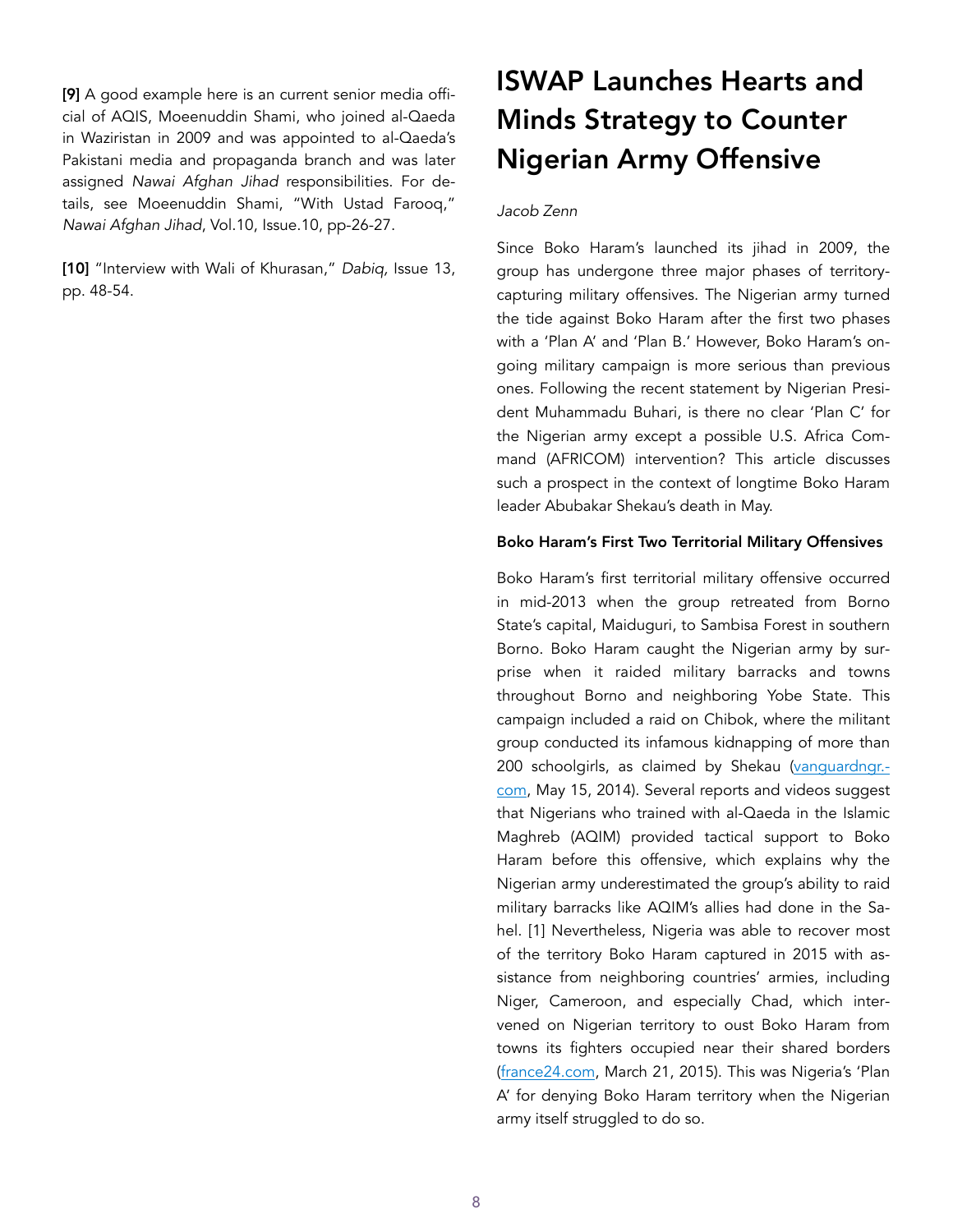In March 2015, Abubakar Shekau pledged loyalty to Islamic State (IS) 'caliph' Abubakar al-Baghdhadi and the group adopted the name, Islamic State in West Africa Province (ISWAP). Although Shekau was removed by IS in August 2016 in favor of the comparatively more moderate Abu Musab al-Barnawi, ISWAP in mid-2019 again began conquering territory in Borno and parts of Yobe. This time, ISWAP did not so much catch the Nigerian army off-guard like in 2013-2014, but rather targeted rural, poorly constructed military outposts where ISWAP maintained an asymmetric advantage [\(thisdaylive.com,](https://www.thisdaylive.com/index.php/2019/06/04/boko-haram-captures-borno-lg/) June 4, 2019). By this time, some ISWAP commanders had also trained with IS in Libya and the group became more professional in terms of tactics, media, and even uniforms. This was largely a result of integration into IS' global network [\(Twitter.com/@FulanNasrullah,](https://twitter.com/FulanNasrullah/status/1150417870725296130) July 14, 2019). Nevertheless, in late 2019 and early 2020, Nigeria's 'Plan B' came into being. The plan attempted to deny ISWAP territory by establishing 'super camps,' which are large, highly fortified, and theoretically impenetrable military bases surrounding Borno's largest towns, camps for internally displaced people, and aid facilities (quardian.ng, October 7, 2019).

With fewer outposts to attack and super camps too strong to overrun, ISWAP's pace slowed down in 2020. However, the Nigerian army was now largely confined to super camps with intermittent incursions into rural areas to target ISWAP hideouts. These incursions, however, often led to ambushes on rural roadways, and ISWAP began to hold territory in rural areas, where it recruited, preached, and rebuilt its forces [\(HumAngle.com](https://humangle.ng/soldiers-killed-in-iswap-ambush-in-borno/), November 22, 2020). Since early 2021, ISWAP has been able to thwart Nigerian army incursions into rural areas and has even attacked the outer defenses of super camps and the towns they surround. They have raided other mid-size military barracks throughout Borno. ISWAP's photosets and claims of attacks since March, for example, have shown military post attacks in:

- Damasak, Borno on March 17;
- Katarko, Borno on March 19;
- Ngagam, Diffa, Niger, on April 5;
- Kamuya, Borno on April 17;
- Dikwa, Borno on April 20;
- Mainok, Borno on April 27;
- Kanama, Yobe on May 5;
- Geidam, Yobe on May 6; and
- Bulabulin, Borno on May 8. [2]

Besides this, ISWAP's photo releases at the end of Ramadan showed its fighters providing money to children and charitable goods to civilians and preaching to elders and youths. [3] This approach revealed several things; first, that ISWAP has a population-centric insurgency strategy to countering the Nigerian army; second, that the group enjoyed significant freedom of movement through Borno's rural areas in an effort to win local hearts and minds [\(icirnigeria.org,](https://www.icirnigeria.org/iswap-attacks-geidam-distributes-pamphlets-to-residents/) August 24). The restoration of Abu Musab al-Barnawi—who had a reputation for leniency toward civilians during his first ISWAP leadership reign from August 2016 to March 2019—to ISWAP leadership around April 2021 suggests ISWAP will seek to win further civilian support in its main operational areas in Borno, Yobe, and northern Adamawa State's rural areas, as well as parts of Diffa, Niger and the Chadian and Cameroonian borderlands with Nigeria ([Twitter.com/@VincentFoucher,](https://twitter.com/vincentfoucher/status/1392036614835146756) May 11).

Moreover, Shekau self-detonating a suicide vest rather than being captured by rival ISWAP fighters in May means the Islamic State branch will now take over the Shekau faction's bases in Sambisa, southeastern Borno ([HumAngle.ng](https://humangle.ng/boko-haram-strongman-shekau-dead-as-iswap-fighters-capture-sambisa-forest/), May 21). This will allow ISWAP another access point to threaten Maiduguri, and provide logistics routes into Cameroon and attack routes into northern Adawama. Not only will Shekau's death under al-Barnawi's leadership boost his credibility, but it will also reinforce IS' commitment to ISWAP. This commitment was likely deepened following al-Barnawi's reported purging of ISWAP ultra-hardliners only days after Shekau's death ([globalupfront.com,](https://globalupfront.com/2021/05/28/confusion-in-iswap-camp-as-leader-al-barnawi-kills-senior-commanders-as-he-consolidates-power/) May 28). IS, for example, recognized that al-Barnawi replaced Shekau in August 2016, and never recognized the fact that al-Barnawi was subsequently overthrown in March 2019 by the same ISWAP hardliners who he had just purged. IS seemingly re-designated al-Barnawi as leader specifically to launch the now successful campaign against Shekau in Sambisa [\(Raid Media,](https://unmaskingbokoharam.com/2021/05/18/iswap-abu-musab-al-barnawi-leadership-reinstatement-audio-may-2021/) May 2021). ISWAP's civilian-oriented approach under al-Barnawi and new hideouts in Sambisa will only enable it to further recruit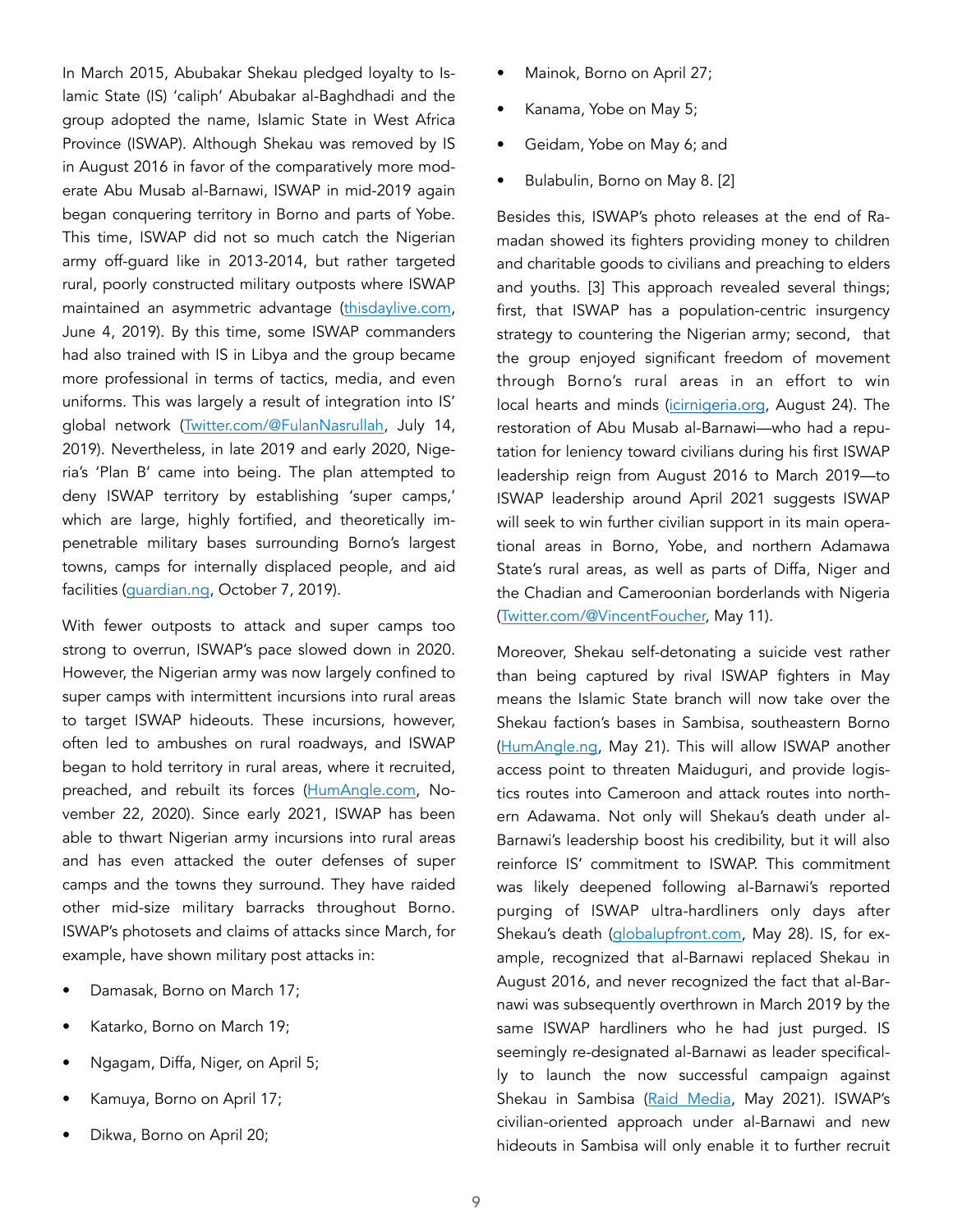and launch insurgent attacks in the coming months as the new leader consolidates his position and tries to reincorporate Shekau's commanders into ISWAP.

## Future Trendlines: President Buhari's AFRICOM Gambit

Given these trends, three possible futures for the Nigerian army's counter-insurgency campaign against ISWAP can be foreseen. First, the Nigerian army may reduce ISWAP's freedom of movement and the number of towns it controls in rural areas, such as Guzumala, which has had no government presence for more than a year ([vanguardngr.com](https://www.vanguardngr.com/2021/02/borno-speaker-faults-lai-mohammed-olanisakin-says-guzamala-lga-under-full-control-of-boko-haram/), February 1). However, no current information indicates that this will occur, given ISWAP's momentum, especially after Shekau's elimination. Further, no reports indicate that the Nigerian army is decisively improving its situation—including weaponry, resources and capabilities, soldiers' morale—to turn the tide against ISWAP.

Second, a stalemate between the Nigerian army and ISWAP may occur where the militant group can no longer attack, let alone raid, Nigerian military posts or super camp perimeters. At the same time, however, the army would not be able to dislodge ISWAP from all of its territories. While this seems possible, recent trends still indicate that ISWAP is on the upswing. This is, therefore, a realistic, but still optimistic, possibility for the Nigerian army.

Third, ISWAP may continue to attack super camps and, at times, raid military posts in Borno and Yobe. Whereas Nigeria's 'Plan A' and 'Plan B' have already been tried (neighboring country support and establishing super camps), Nigeria may have to turn to a 'Plan C.' With Nigeria's neighbors reluctant to enter Nigerian territory to oust an ISWAP organization that is stronger now than it was in 2015 and thus risk retaliatory attacks, it is unlikely 'Plan A' can be tried again. Moreover, Chad was the most effective external counter-insurgency force in Borno in 2015, but is now preoccupied with its own domestic rebellion.

This third scenario is coming to fruition with ISWAP increasingly controlling territory in Borno, including now also Sambisa, and in Borno's borderlands, setting the stage for President Buhari's announcement in late April after a virtual meeting with the U.S. Secretary of State,

Anthony Blinken, that he wants United States Africa Command (AFRICOM) to moves its headquarters to Africa ([premiumtimes.ng.com](https://www.premiumtimesng.com/news/top-news/457943-insecurity-buhari-urges-u-s-to-move-africom-to-africa.html), April 27). Buhari has not since expounded upon this announcement in any detail. However, it raises the question as to whether, if current trends continue or even become worse, will Nigeria request foreign, and specifically U.S., aid to combat ISWAP under the rubric of the global 'counter-ISIS campaign'? This would be somewhat unprecedented for Nigeria, which has historically rejected foreign military intervention on its territory. Nigeria even showed some reluctance when neighboring countries' militaries intervened in 2015.

At the same time, the situation could become desperate enough that Nigeria has few other options but to seek external support to combat ISWAP, especially if military support does not come from its neighbors. Buhari's 'closed door' meeting with the new Chadian transitional military leader, Mahamat Idriss Deby, reportedly involved counter-terrorism discussions ([guardian.ng,](https://guardian.ng/news/buhari-in-closed-door-meeting-with-chads-interim-leader/) May 14). However, it would be premature to suggest Chad will divert military resources from combatting its own domestic rebels to ISWAP in Borno. This is especially likely as ISWAP's attacks have been fairly limited in the country since Chad's post-March 2020 offensive against ISWAP and Shekau's faction, primarily on the Chadian side of Lake Chad (*[Terrorism Monitor](https://jamestown.org/program/counter-boko-haram-offensives-in-chad-niger-and-nigeria-under-the-specter-of-coronavirus-public-relations-or-permanent-destruction/)*, May 1, 2020).

Foreign military intervention has not stifled jihadists in Mali since France and other regional and Western powers stepped up their military presence there in 2013. Thus, even if AFRICOM were to relocate to Africa and focus on Nigeria, while generating controversy among Africans concerned about 'neo-imperialism,' it would not necessarily lead to ISWAP's downfall. It could even become a magnet for jihadists to come to Africa to 'fight the Americans.' In the short-term, however, little news has emerged supporting the possibility that AFRICOM might relocate to Africa, let alone take part in an intervention to combat ISWAP in Nigeria. All of this makes Buhari's proposal to AFRICOM appear out of touch with reality. The Nigerian army, therefore, has no immediate 'Plan C' to combat ISWAP and must find other means to fight the group, but what those means will be are not immediately clear. Abubakar Shekau, however, will no longer be able to indirectly 'assist' Nigeria by being a thorn in ISWAP's side.